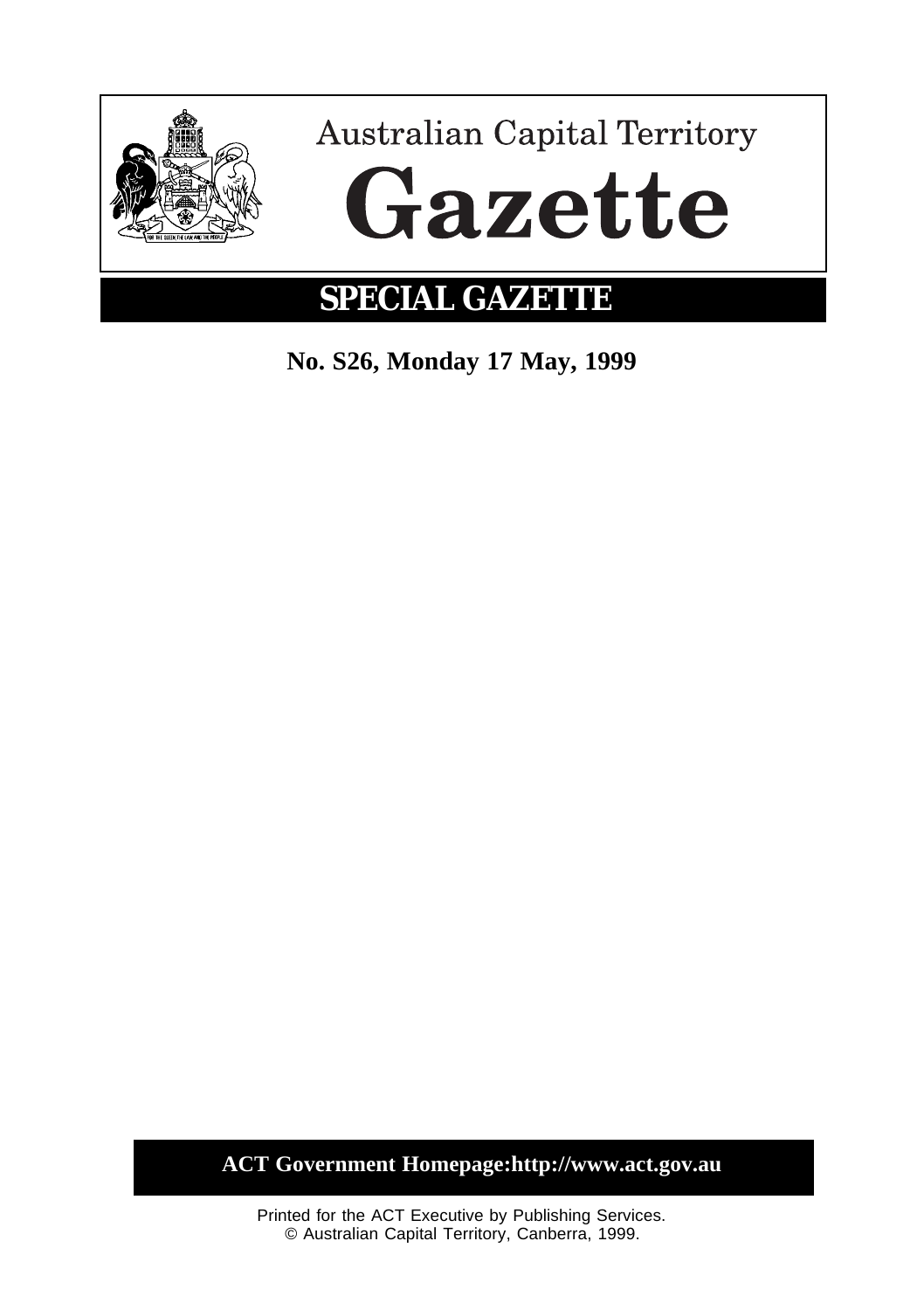## **AUSTRALIAN CAPITAL TERRITORY**

## **ADMINISTRATIVE ARRANGEMENTS**

I, Kate Carnell, Chief Minister for the Australian Capital Territory -

- $(a)$ revoke all existing Administrative Arrangements;
- $(b)$ pursuant to section 43 of the Australian Capital Territory (Self-Government) Act 1988 of the Commonwealth -
	- $(i)$ allocate to a Minister referred to in the first column of the Schedule. matters relating to the powers of the Executive as follows:
		- $(A)$ the responsibility of governing the Territory with respect to the matters specified in the second column of the Schedule opposite the reference to that Minister;
		- $(B)$ the responsibility of executing and maintaining the enactments specified in the third column of the Schedule opposite the reference to that Minister, and the subordinate laws under those enactments:
		- $(C)$ the responsibility of exercising the powers vested in the Executive by the laws of the Commonwealth in force in the Territory listed in the third column of the Schedule opposite the reference to that Minister; and
		- $(D)$ the responsibility of exercising prerogatives of the Crown so far as they relate to the Executive's responsibility mentioned in paragraph  $(A)$ ,  $(B)$  or  $(C)$ ; and
	- $(ii)$ authorise any Minister to act on my behalf or on behalf of any other Minister:
- $(c)$ pursuant to section 13 of the Public Sector Management Act 1994 of the Territory
	- establish the administrative units referred to in the fourth column of the  $(i)$ Schedule:
	- $(ii)$ place the Chief Executive referred to in the fifth column of the Schedule in control of the administrative unit or units referred to in the fourth column of the Schedule opposite that reference; and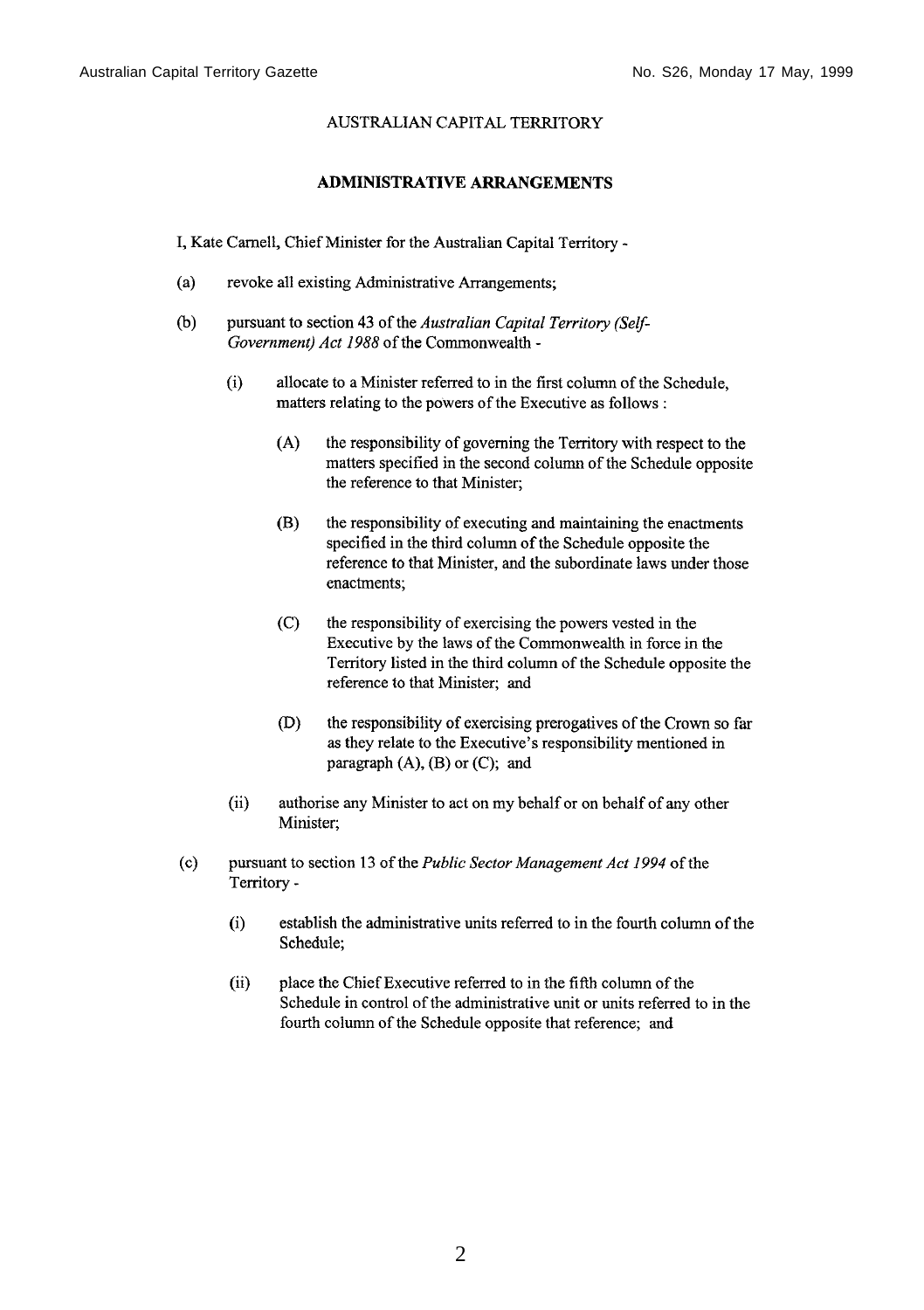$(d)$ pursuant to section 14 of the Public Sector Management Act 1994 of the Territory -

- allocate to the Minister referred to in the first column of the Schedule  $(i)$ responsibility for the administrative unit or units referred to in the fourth column of the Schedule opposite that reference; and
- $(ii)$ allocate to an administrative unit referred to in the fourth column of the Schedule responsibility for -
	- $(A)$ the matters referred to in the second column of the Schedule opposite that reference; and
	- $(B)$ the enactments referred to in the third column of the Schedule opposite that reference.
- $(e)$ These Administrative Arrangements take effect from 17 May 1999.

In the Schedule: "(NSW)" means "of the State of New South Wales in its application in the Territory"; and

"(Cmlth)" means "of the Commonwealth".

Dated: / 7 May 1999

Vitilarie

Kate Carnell **CHIEF MINISTER**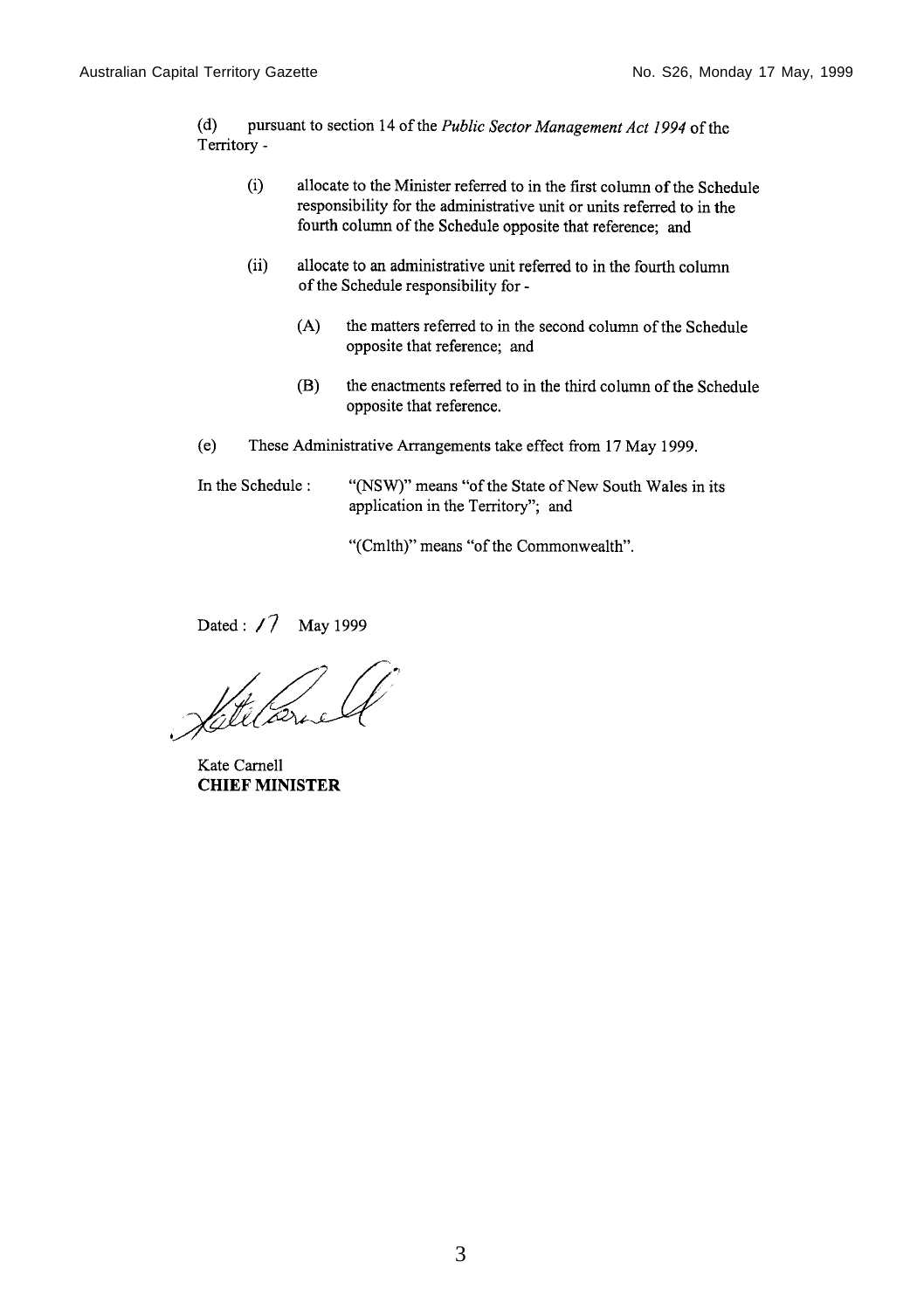| First Column<br>Minister | Second Column<br>Subject Matter                                                                                                                                                                                                                                      | Enactments/Laws<br>Third Column                                                                                                                                                                                                                                                                                                                                                                                                                                                                                                                                                                                                                                                                                                                                                                                                                                                                                                                                                      | Administrative<br>Fourth Column<br>Units | Responsible<br>Fifth Column<br>Heads               |
|--------------------------|----------------------------------------------------------------------------------------------------------------------------------------------------------------------------------------------------------------------------------------------------------------------|--------------------------------------------------------------------------------------------------------------------------------------------------------------------------------------------------------------------------------------------------------------------------------------------------------------------------------------------------------------------------------------------------------------------------------------------------------------------------------------------------------------------------------------------------------------------------------------------------------------------------------------------------------------------------------------------------------------------------------------------------------------------------------------------------------------------------------------------------------------------------------------------------------------------------------------------------------------------------------------|------------------------------------------|----------------------------------------------------|
| Chief Minister           | Government co-ordination and<br>business services<br>Inter-governmental relations<br>Public sector administration<br>Workplace relations policy and<br>Management of Government<br>strategic priorities<br>strategic priorities<br>Tourism policy and                | Mutual Recognition (Australian Capital Territory) Act 1992<br>Legislative Assembly (Broadcasting of Proceedings) Act<br>Australian Capital Territory (Self-Government) Act 1988<br>Canberra Tourism and Events Corporation Act 1997<br>Companies (Commonwealth Brickworks (Canberra)<br>Annual Reports (Government Agencies) Act 1995<br>Administration (Interstate Agreements) Act 1997<br>Legislative Assembly (Members' Staff) Act 1989<br>Public Sector Management (Consequential and<br>Trans-Tasman Mutual Recognition Act 1997<br>Cultural Facilities Corporation Act 1997<br>Public Sector Management Act 1994<br>Theatres and Public Halls Act 1928<br>Public Interest Disclosure Act 1994<br>Transitional Provisions) Act 1994<br>Statutory Appointments Act 1994<br>Remuneration Tribunal Act 1995<br>City of Canberra Arms Act 1932<br>Royal Commissions Act 1991<br>Auditor-General Act 1996<br>(Cmlth) - section 31<br>Limited) Act 1979<br>Inquiries Act 1991<br>1997 | Chief Minister's<br>Department           | Chief Executive,<br>Chief Minister's<br>Department |
| Treasurer                | Fiscal and economic policy<br>Taxation and revenue<br>Competition policy and<br>associated market reform<br>including COAG reforms,<br>particularly relating to gas,<br>particularly relating to gas,<br>transcript, water and road<br>configure ACTEW<br>Candeliver | Ambulance Service Levy Act 1990 - except sections 6,<br>Appropriation (ACT Forests Trust Account) Act 1993<br>Canberra Advance Bank Limited (Merger) Act 1992<br>Australia and New Zealand Banking Group Limited<br>Community Development Fund (Repeal) Act 1990<br>Business Franchise (Liquor) Act 1993<br>Betting (ACTTAB Limited) Act 1964<br>Casino Control Act 1988<br>Bank Mergers Act 1997<br>Bookmakers Act 1985<br>(NMRB) Act 1991<br>Appropriation Acts<br>11A and 12                                                                                                                                                                                                                                                                                                                                                                                                                                                                                                      | Chief Minister's<br>Department           | Chief Executive,<br>Chief Minister's<br>Department |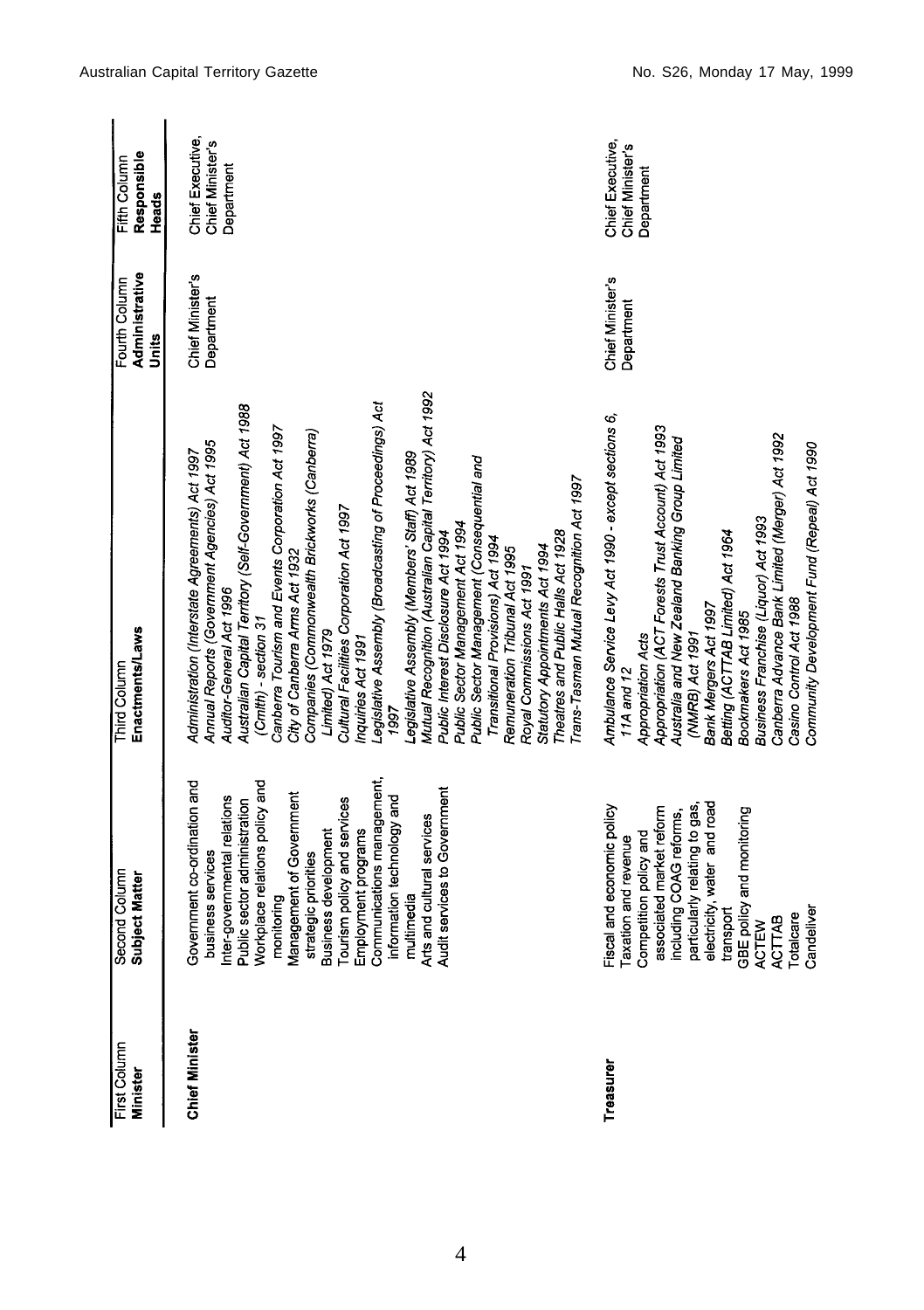| Racing and gaming<br>Regulatory reform<br>Government asset management<br>Property and land development<br>and release<br>Home lending policy<br>Minister | First Column | Second Column<br>Subject Matter | Third Column                                                | Fourth Column           | Fifth Column         |
|----------------------------------------------------------------------------------------------------------------------------------------------------------|--------------|---------------------------------|-------------------------------------------------------------|-------------------------|----------------------|
|                                                                                                                                                          |              |                                 | Enactments/Laws                                             | Administrative<br>Units | Responsible<br>Heads |
|                                                                                                                                                          |              |                                 | Competition Policy Reform Act 1996                          |                         |                      |
|                                                                                                                                                          |              |                                 | Co-operative Societies Act 1939                             |                         |                      |
|                                                                                                                                                          |              |                                 | Debits Tax Act 1997                                         |                         |                      |
|                                                                                                                                                          |              |                                 | Duties Act 1999                                             |                         |                      |
|                                                                                                                                                          |              |                                 | Energy and Water Act 1988 - Parts I and VII                 |                         |                      |
|                                                                                                                                                          |              |                                 | Financial Agreement Act 1994                                |                         |                      |
|                                                                                                                                                          |              |                                 | Financial Institutions (Application of Laws) Act 1992       |                         |                      |
|                                                                                                                                                          |              |                                 | Financial Institutions Duty Act 1987                        |                         |                      |
|                                                                                                                                                          |              |                                 | Financial Institutions Duty (Validation) Act 1994           |                         |                      |
|                                                                                                                                                          |              |                                 | Financial Institutions (Removal of Discrimination) Act 1997 |                         |                      |
|                                                                                                                                                          |              |                                 | Financial Institutions (Supervisory Authority) Act 1992     |                         |                      |
|                                                                                                                                                          |              |                                 | Financial Management Act 1996                               |                         |                      |
|                                                                                                                                                          |              |                                 | Financial Management and Audit (Consequential and           |                         |                      |
|                                                                                                                                                          |              |                                 | Transitional Provisions) Act 1996                           |                         |                      |
|                                                                                                                                                          |              |                                 | Games Wagers and Betting-houses Act 1901 (NSW)              |                         |                      |
|                                                                                                                                                          |              |                                 | Gaming and Betting Act 1906 (NSW)                           |                         |                      |
|                                                                                                                                                          |              |                                 | Gaming Machine Act 1987                                     |                         |                      |
|                                                                                                                                                          |              |                                 | Government Contractual Debts (Interest) Act 1994            |                         |                      |
|                                                                                                                                                          |              |                                 | Gungahlin Development Authority Act 1996                    |                         |                      |
|                                                                                                                                                          |              |                                 | Hotel School Act 1996                                       |                         |                      |
|                                                                                                                                                          |              |                                 | Independent Pricing and Regulatory Commission Act 1997      |                         |                      |
|                                                                                                                                                          |              |                                 | Independent Pricing and Regulatory Commission               |                         |                      |
|                                                                                                                                                          |              |                                 | (Consequential Provisions) Act 1997                         |                         |                      |
|                                                                                                                                                          |              |                                 | Insurance Levy Act 1998                                     |                         |                      |
|                                                                                                                                                          |              |                                 | Interactive Gambling Act 1998                               |                         |                      |
|                                                                                                                                                          |              |                                 | Liquor Act 1975 - sub-sections 42E(2) and 42E(4) only       |                         |                      |
|                                                                                                                                                          |              |                                 | Lotteries Act 1964                                          |                         |                      |
|                                                                                                                                                          |              |                                 | Milk Authority Act 1971 - except section 5 of Part I,       |                         |                      |
|                                                                                                                                                          |              |                                 | Part III, Part IV and section 54 of Part V                  |                         |                      |
|                                                                                                                                                          |              |                                 | National Exhibition Centre Trust Act 1976                   |                         |                      |
|                                                                                                                                                          |              |                                 | Payroll Tax Act 1987                                        |                         |                      |
|                                                                                                                                                          |              |                                 | Pool Betting Act 1964                                       |                         |                      |
|                                                                                                                                                          |              |                                 | Racecourses Act 1935                                        |                         |                      |
|                                                                                                                                                          |              |                                 | Racing Act 1999                                             |                         |                      |
|                                                                                                                                                          |              |                                 | Rates and Land Rent (Relief) Act 1970                       |                         |                      |
|                                                                                                                                                          |              |                                 | Rates and Land Tax Act 1926                                 |                         |                      |
|                                                                                                                                                          |              |                                 | Rates and Land Tax Act 1986                                 |                         |                      |
|                                                                                                                                                          |              |                                 | Sewerage Rates Act 1968                                     |                         |                      |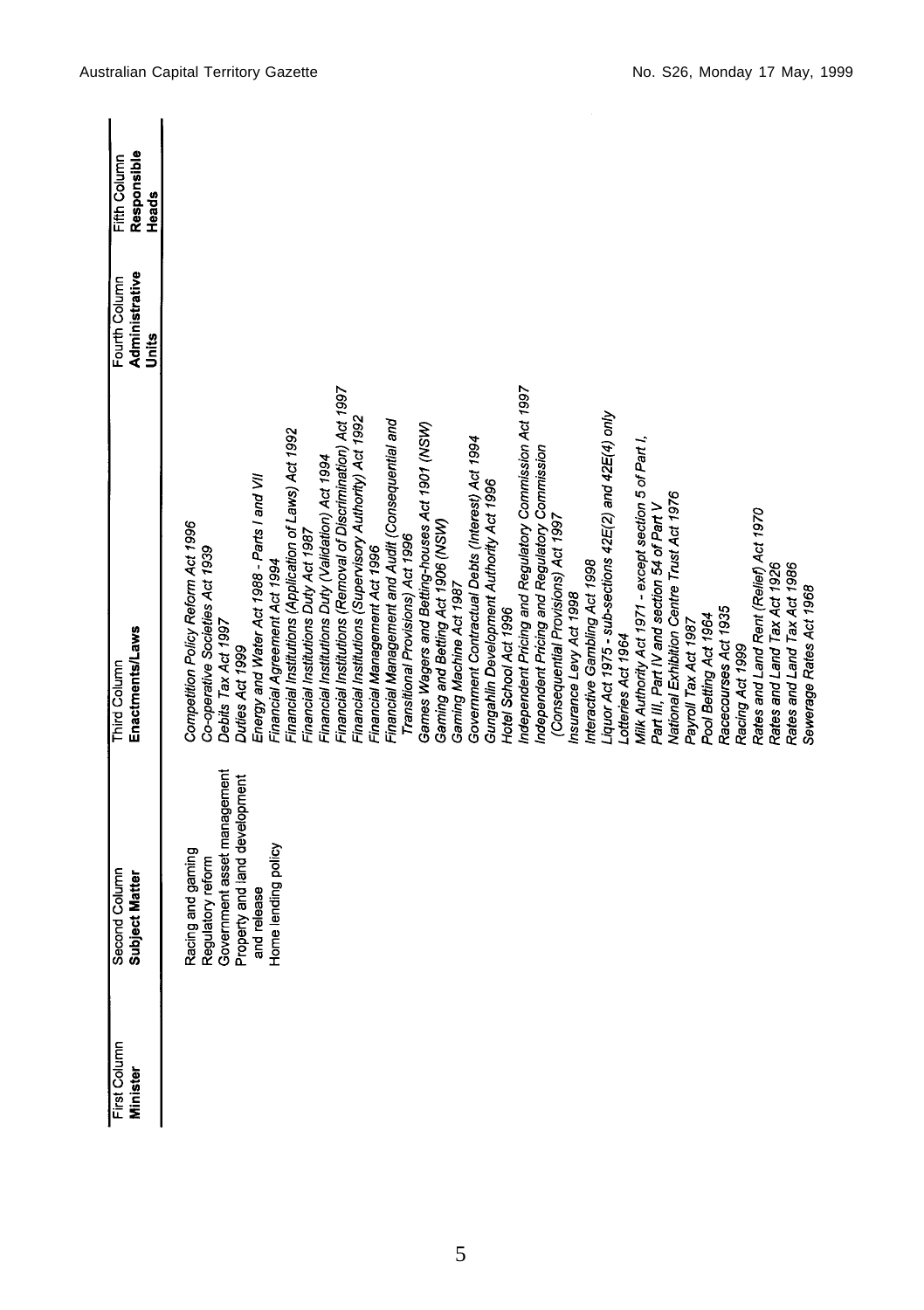| First Column<br>Minister | Second Column<br>Subject Matter                                                                                                               | Enactments/Laws<br>Third Column                                                                                                                                                                                                                                                                                                                                                                                                                                                                                                                                                                                                                                                                                                                                                                                                                                                                                                                                                                      | Administrative<br>Fourth Column<br>Units         | Responsible<br>Fifth Column<br>Heads                                    |
|--------------------------|-----------------------------------------------------------------------------------------------------------------------------------------------|------------------------------------------------------------------------------------------------------------------------------------------------------------------------------------------------------------------------------------------------------------------------------------------------------------------------------------------------------------------------------------------------------------------------------------------------------------------------------------------------------------------------------------------------------------------------------------------------------------------------------------------------------------------------------------------------------------------------------------------------------------------------------------------------------------------------------------------------------------------------------------------------------------------------------------------------------------------------------------------------------|--------------------------------------------------|-------------------------------------------------------------------------|
|                          |                                                                                                                                               | State Bank of South Australia (Transfer of Undertaking)<br>Superannuation (Legislative Assembly Members) Act<br>Statutory Authorities (Audit Arrangements) Act 1990<br>Territory Owned Corporations Act 1990<br>Subsidies (Liquor and Diesel) Act 1998<br>Stamp Duties and Taxes Act 1987<br>Taxation Administration Act 1999<br>Tobacco Licensing Act 1984<br>Unlawful Games Act 1984<br>Water Rates Act 1959<br>Act 1994<br>1991                                                                                                                                                                                                                                                                                                                                                                                                                                                                                                                                                                   |                                                  |                                                                         |
| Attorney-General         | Registrar and regulatory services<br>Administration of justice<br>Corrective services<br>Electoral services<br>Legal services<br>Legal policy | Classification (Publications, Films and Computer Games)<br>Adoption Act 1993 - sub-sections 104(2) and 109(2) only<br>Australian-American Educational Foundation Act 1966<br>Commonwealth Functions (Statutes Review) Act 1981<br>Children's Services Act 1986 - Part III and Part X only<br>Anglican Church of Australia Trust Property Act 1928<br>Administrative Decisions (Judicial Review) Act 1989<br>Births, Deaths and Marriages Registration Act 1997<br>Administrative Appeals Tribunal Act 1989<br>Church of England in Australia Act 1980<br>Anglican Church of Australia Act 1980<br>Administration and Probate Act 1929<br>Associations Incorporation Act 1991<br>Birth (Equality of Status) Act 1988<br>Commercial Arbitration Act 1986<br>Civil Liability (Animals) Act 1984<br>Artificial Conception Act 1985<br>Business Names Act 1963<br>(Enforcement) Act 1995<br>Age of Majority Act 1974<br>Administration Act 1989<br>Acts Citation Act 1976<br>Bail Act 1992<br>$-$ Part II | Community Safety<br>Department of<br>Justice and | Chief Executive,<br>Department of<br>Justice and<br>Community<br>Safety |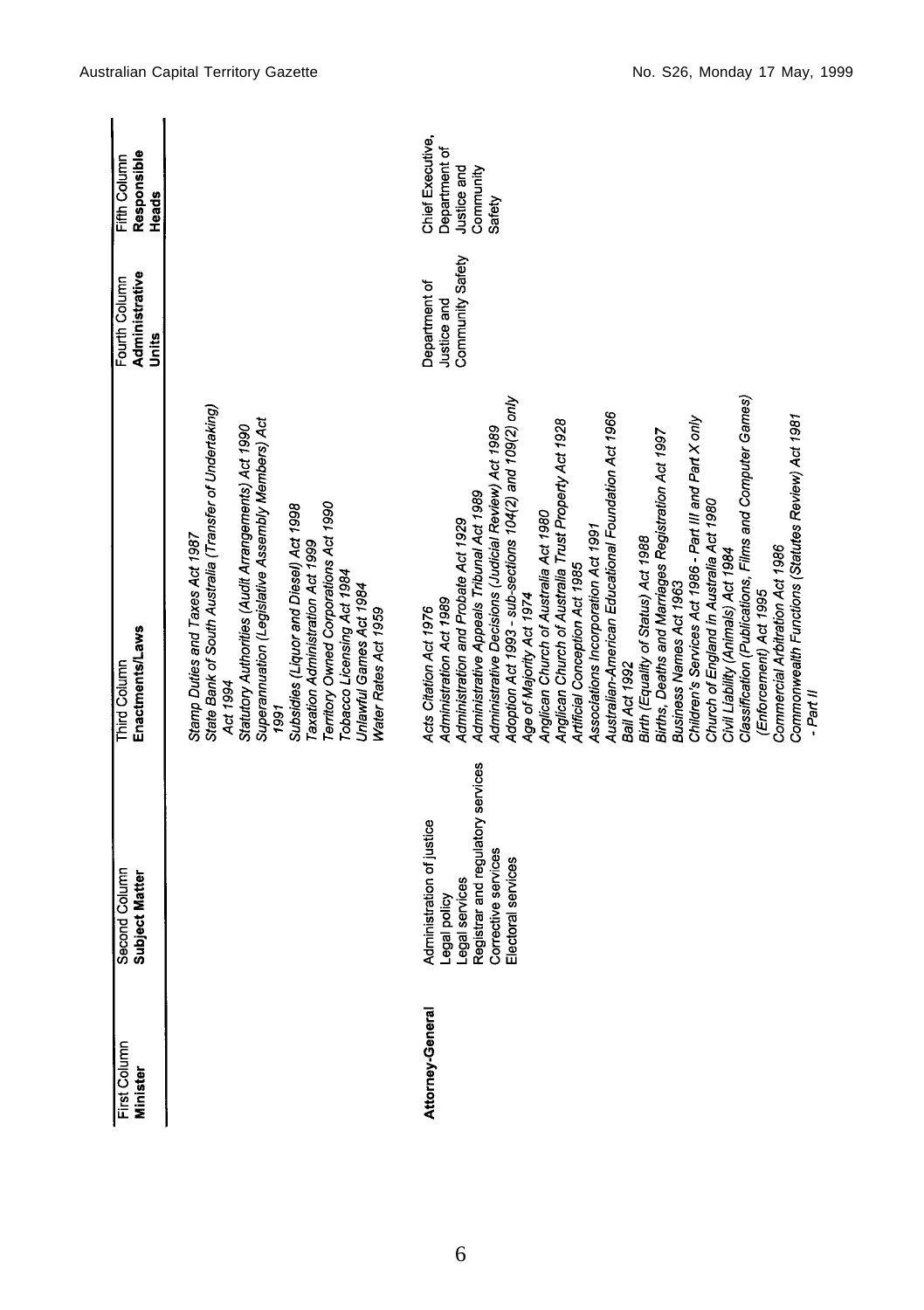| First Column<br>Minister | Second Column<br>Subject Matter | Enactments/Laws<br><b>Third Column</b>                                | Administrative<br>Fourth Column<br>Units | Responsible<br>Fifth Column<br>Heads |
|--------------------------|---------------------------------|-----------------------------------------------------------------------|------------------------------------------|--------------------------------------|
|                          |                                 |                                                                       |                                          |                                      |
|                          |                                 | Community Advocate Act 1991                                           |                                          |                                      |
|                          |                                 | Compensation (Fatal Injuries) Act 1968                                |                                          |                                      |
|                          |                                 | Conveyancing Act 1951                                                 |                                          |                                      |
|                          |                                 | Coroners Act 1997                                                     |                                          |                                      |
|                          |                                 | Courts (Hire-purchase Agreements) Act 1963                            |                                          |                                      |
|                          |                                 | Crime Prevention Powers Act 1998                                      |                                          |                                      |
|                          |                                 | Crimes Act 1900                                                       |                                          |                                      |
|                          |                                 | Crimes (Offences against the Government) Act 1989                     |                                          |                                      |
|                          |                                 | Criminal Injuries Compensation Act 1983<br>Crown Proceedings Act 1992 |                                          |                                      |
|                          |                                 | Custodial Escorts Act 1998                                            |                                          |                                      |
|                          |                                 | Director of Public Prosecutions Act 1990                              |                                          |                                      |
|                          |                                 | Discrimination Act 1991                                               |                                          |                                      |
|                          |                                 | Domestic Relationships Act 1994                                       |                                          |                                      |
|                          |                                 | Domestic Violence Act 1986                                            |                                          |                                      |
|                          |                                 | Drugs of Dependence Act 1989 - sections 123 and 140                   |                                          |                                      |
|                          |                                 | duo                                                                   |                                          |                                      |
|                          |                                 | Earnings (Assignment and Attachment) Act 1966                         |                                          |                                      |
|                          |                                 | Electoral Act 1992                                                    |                                          |                                      |
|                          |                                 | Enforcement of Public Interests Act 1973                              |                                          |                                      |
|                          |                                 | Evidence Act 1971                                                     |                                          |                                      |
|                          |                                 | Evidence (Closed-Circuit Television) Act 1991                         |                                          |                                      |
|                          |                                 | Family Provision Act 1969                                             |                                          |                                      |
|                          |                                 | Firearms Act 1996                                                     |                                          |                                      |
|                          |                                 | Forfeiture Act 1991                                                   |                                          |                                      |
|                          |                                 | Freedom of Information Act 1989                                       |                                          |                                      |
|                          |                                 | Government Solicitor Act 1989                                         |                                          |                                      |
|                          |                                 | Guardianship and Management of Property Act 1991                      |                                          |                                      |
|                          |                                 | Imperial Acts Application Act 1986 and Imperial Acts in               |                                          |                                      |
|                          |                                 | their application in the Territory                                    |                                          |                                      |
|                          |                                 | Imperial Acts (Substituted Provisions) Act 1986                       |                                          |                                      |
|                          |                                 | Institute for the Study of Man and Society Incorporation              |                                          |                                      |
|                          |                                 | Act 1968                                                              |                                          |                                      |
|                          |                                 | Instruments Act 1933                                                  |                                          |                                      |
|                          |                                 | Interpretation Act 1967                                               |                                          |                                      |
|                          |                                 | Judgment Creditors Remedies Act 1933                                  |                                          |                                      |
|                          |                                 | Judicial Commissions Act 1994                                         |                                          |                                      |
|                          |                                 | Judiciary (Stay of Proceedings) Act 1933                              |                                          |                                      |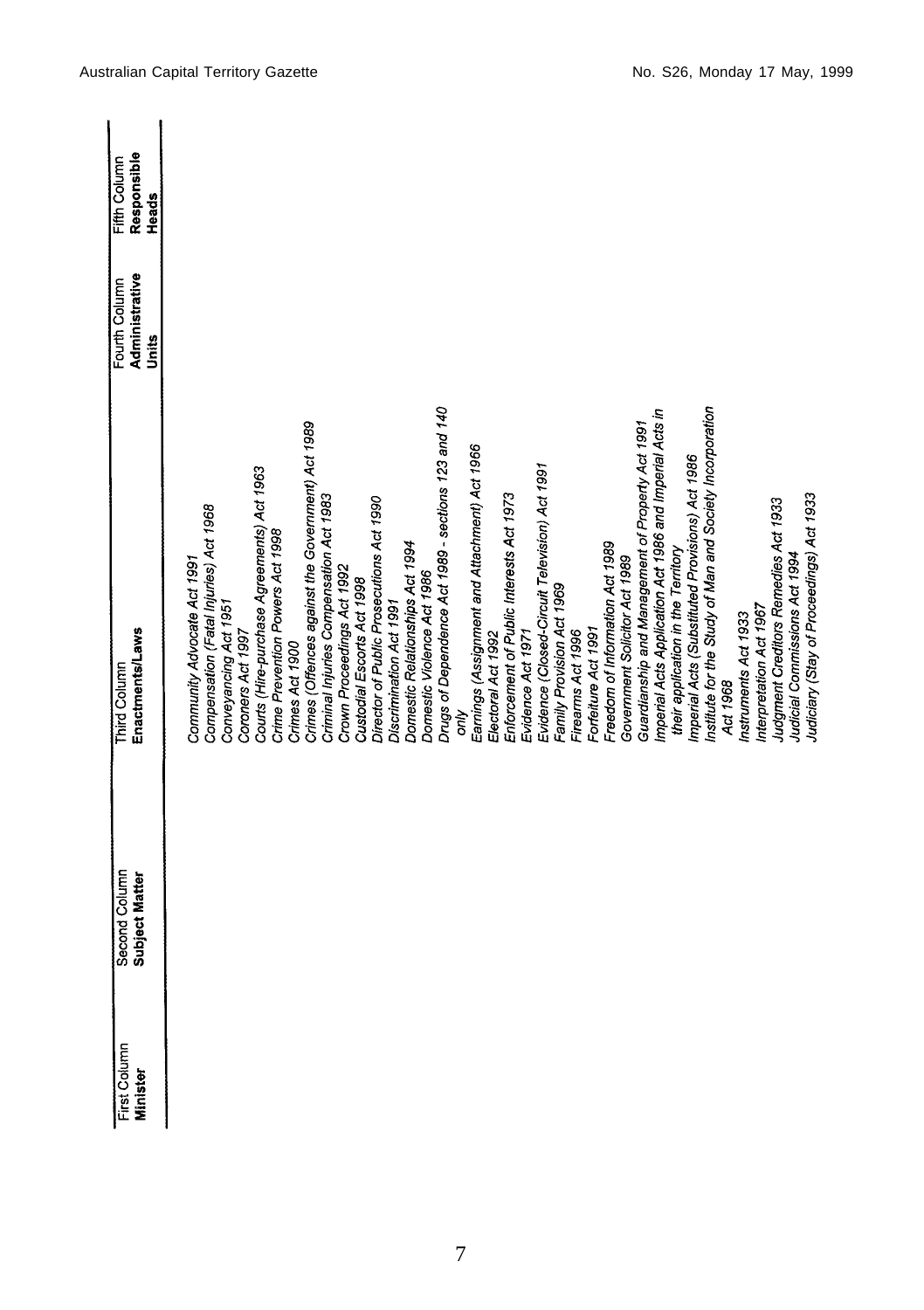| First Column<br>Minister | Second Column<br>Subject Matter | Enactments/Laws<br>Third Column                                                | Administrative<br>Fourth Column<br>Units | Responsible<br>Fifth Column<br>Heads |
|--------------------------|---------------------------------|--------------------------------------------------------------------------------|------------------------------------------|--------------------------------------|
|                          |                                 | Jurisdiction of Courts (Cross-vesting) Act 1993<br>Juries Act 1967             |                                          |                                      |
|                          |                                 | Justices of the Peace Act 1989                                                 |                                          |                                      |
|                          |                                 | Land (Planning and Environment) Act 1991 - Division 4A<br>of Part VI only      |                                          |                                      |
|                          |                                 | and Titles Act 1925                                                            |                                          |                                      |
|                          |                                 | Land Titles (Unit Titles) Act 1970<br>aw Officer Act 1992                      |                                          |                                      |
|                          |                                 | aw of Property (Miscellaneous Provisions) Act 1958                             |                                          |                                      |
|                          |                                 | aw Reform (Abolitions and Repeals) Act 1996                                    |                                          |                                      |
|                          |                                 | aw Reform (Repeal of Laws) Act 1997.<br>egal Aid Act 1977                      |                                          |                                      |
|                          |                                 | egal Practitioners Act 1970                                                    |                                          |                                      |
|                          |                                 | Legislation (Republication) Act 1996                                           |                                          |                                      |
|                          |                                 | Imitation Act 1985                                                             |                                          |                                      |
|                          |                                 | lquor Act 1975 - except sub-sections 42E(2) and 42E(4)                         |                                          |                                      |
|                          |                                 | Magistrates Court Act 1930<br>istening Devices Act 1992                        |                                          |                                      |
|                          |                                 | Magistrates Court (Civil Jurisdiction) Act 1982                                |                                          |                                      |
|                          |                                 | Magistrates Court (Enforcement of Judgements) Act 1994                         |                                          |                                      |
|                          |                                 | Maintenance Act 1968                                                           |                                          |                                      |
|                          |                                 | Married Persons' Property Act 1986                                             |                                          |                                      |
|                          |                                 | Married Persons' (Torts) Act 1968                                              |                                          |                                      |
|                          |                                 | Mediation Act 1997                                                             |                                          |                                      |
|                          |                                 | Medical Treatment Act 1994                                                     |                                          |                                      |
|                          |                                 | Mental Health (Treatment and Care) Act 1994 - all of                           |                                          |                                      |
|                          |                                 | Part III, Part VIII, and Part IX and sections 141, 142 and<br>143 of Part XIII |                                          |                                      |
|                          |                                 | Mercantile Law Act 1962                                                        |                                          |                                      |
|                          |                                 | National Crime Authority (Territory Provisions) Act 1991                       |                                          |                                      |
|                          |                                 | Native Title Act 1994                                                          |                                          |                                      |
|                          |                                 | New South Wales Acts Act 1986 and any New South                                |                                          |                                      |
|                          |                                 | Wales Act in its application in the Territory the text of                      |                                          |                                      |
|                          |                                 | which appears in Schedule 2 to that Act other than an                          |                                          |                                      |
|                          |                                 | Act administered by another Minister                                           |                                          |                                      |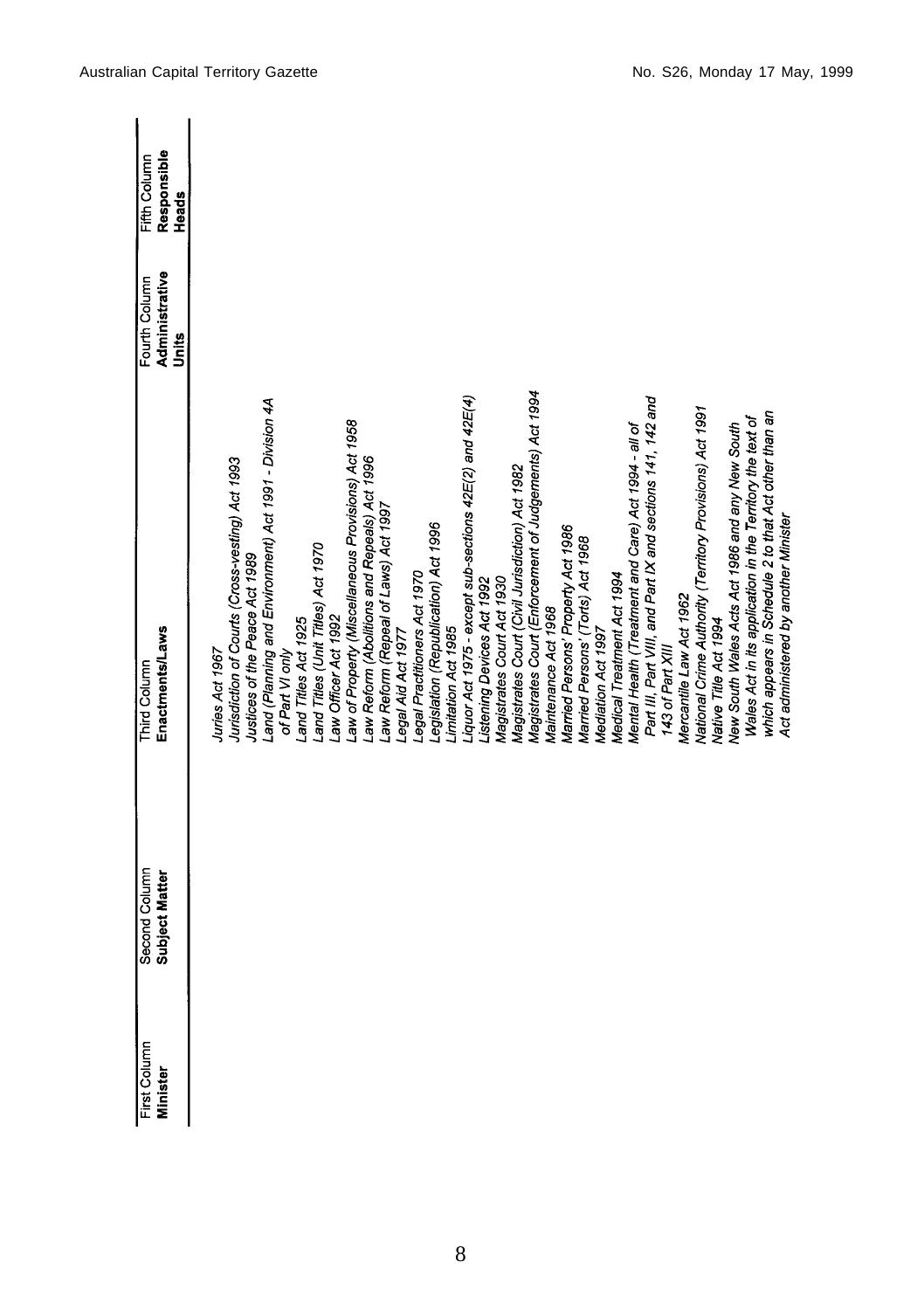| First Column<br><b>Minister</b> | Second Column<br>Subject Matter | Enactments/Laws<br><b>Third Column</b>                                                                                | Administrative<br>Fourth Column<br>Units | Responsible<br>Fifth Column<br>Heads |
|---------------------------------|---------------------------------|-----------------------------------------------------------------------------------------------------------------------|------------------------------------------|--------------------------------------|
|                                 |                                 | New South Wales Acts Application Act 1984 and any New<br>South Wales Act in its application in the Territory the text |                                          |                                      |
|                                 |                                 | of which appears in Schedule 2 to that Act other than an                                                              |                                          |                                      |
|                                 |                                 | Act administered by another Minister<br>Notaries Public Act 1984                                                      |                                          |                                      |
|                                 |                                 | Oaths and Affirmations Act 1984                                                                                       |                                          |                                      |
|                                 |                                 | Ombudsman Act 1989                                                                                                    |                                          |                                      |
|                                 |                                 | Parole Orders (Transfer) Act 1983<br>Parole Act 1976                                                                  |                                          |                                      |
|                                 |                                 | Partnership Act 1963                                                                                                  |                                          |                                      |
|                                 |                                 | Periodic Detention Act 1995                                                                                           |                                          |                                      |
|                                 |                                 | Perpetuities and Accumulations Act 1985                                                                               |                                          |                                      |
|                                 |                                 | Powers of Attorney Act 1956                                                                                           |                                          |                                      |
|                                 |                                 | Presbyterian Church (Proposals for Union with other                                                                   |                                          |                                      |
|                                 |                                 | Churches) Act 1972                                                                                                    |                                          |                                      |
|                                 |                                 | Presbyterian Church Trust Property Act 1971                                                                           |                                          |                                      |
|                                 |                                 | Prisoners (International Transfer) Act 1999<br>Prisoners (Interstate Transfer) Act 1993                               |                                          |                                      |
|                                 |                                 | Prisoners' Interstate Leave Act 1997                                                                                  |                                          |                                      |
|                                 |                                 | Proceeds of Crime Act 1991                                                                                            |                                          |                                      |
|                                 |                                 | Prohibited Weapons Act 1996                                                                                           |                                          |                                      |
|                                 |                                 | Proportional Representation (Hare-Clarke) Entrenchment                                                                |                                          |                                      |
|                                 |                                 | Act 1994                                                                                                              |                                          |                                      |
|                                 |                                 | Prostitution Act 1992                                                                                                 |                                          |                                      |
|                                 |                                 | Protection Orders (Reciprocal Arrangements) Act 1992                                                                  |                                          |                                      |
|                                 |                                 | Referendum (Machinery Provisions) Act 1994<br>Public Trustee Act 1985                                                 |                                          |                                      |
|                                 |                                 | Registrar-General Act 1993                                                                                            |                                          |                                      |
|                                 |                                 | Registration of Deeds Act 1957                                                                                        |                                          |                                      |
|                                 |                                 | Remand Centres Act 1976                                                                                               |                                          |                                      |
|                                 |                                 | Removal of Prisoners Act 1968                                                                                         |                                          |                                      |
|                                 |                                 | Roman Catholic Church Property Trust Act 1937                                                                         |                                          |                                      |
|                                 |                                 | Salvation Army Property Trust Act 1934                                                                                |                                          |                                      |
|                                 |                                 | Self-Government (Citation of Laws) Act 1989                                                                           |                                          |                                      |
|                                 |                                 | Statute Law Revision Act 1995                                                                                         |                                          |                                      |
|                                 |                                 | Subordinate Laws Act 1989                                                                                             |                                          |                                      |
|                                 |                                 | Substitute Parent Agreements Act 1994                                                                                 |                                          |                                      |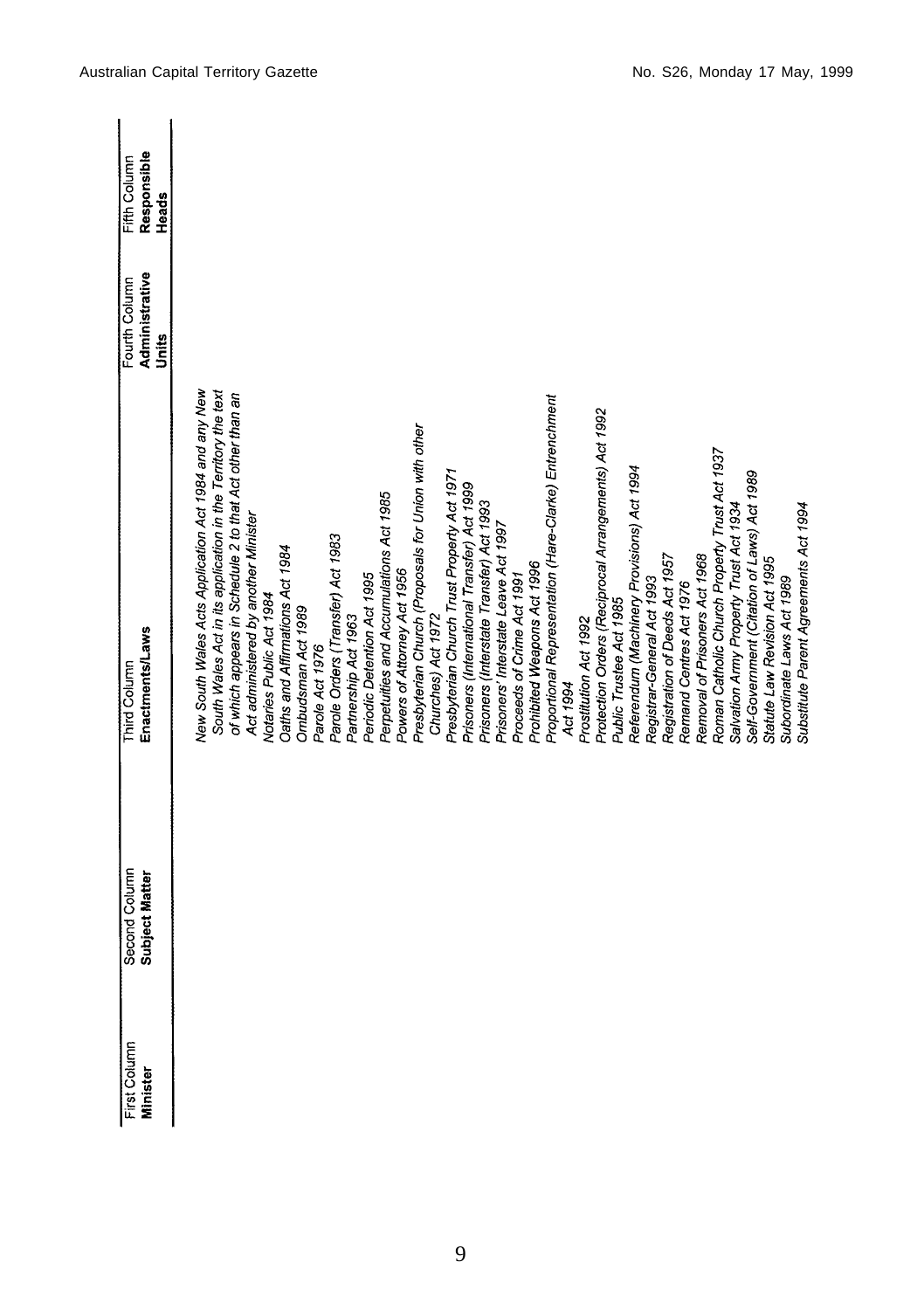| First Column<br>Minister                        | Second Column<br>Subject Matter                                            | Enactments/Laws<br><b>Third Column</b>                                                                                                                                                                                                                                                                                                                                                                                                                                                                                                                                                                                                                                                                                                                                                                                         | Administrative<br>Fourth Column<br>Units         | Responsible<br>Fifth Column<br>Heads                                    |
|-------------------------------------------------|----------------------------------------------------------------------------|--------------------------------------------------------------------------------------------------------------------------------------------------------------------------------------------------------------------------------------------------------------------------------------------------------------------------------------------------------------------------------------------------------------------------------------------------------------------------------------------------------------------------------------------------------------------------------------------------------------------------------------------------------------------------------------------------------------------------------------------------------------------------------------------------------------------------------|--------------------------------------------------|-------------------------------------------------------------------------|
|                                                 |                                                                            | Supervision of Offenders (Community Service Orders) Act<br>Testamentary Guardianship Act 1984<br>Uniting Church in Australia Act 1977<br>Trustee Companies Act 1947<br>Unclaimed Moneys Act 1950<br>Uncollected Goods Act 1996<br>Witness Protection Act 1996<br>Victims of Crime Act 1994<br>Supreme Court Act 1933<br>Trustee Act 1957<br>Wills Act 1968<br>1985                                                                                                                                                                                                                                                                                                                                                                                                                                                             |                                                  |                                                                         |
| Minister for Justice<br>and Community<br>Safety | Consumer affairs and fair trading<br>Emergency services<br>Police services | Ambulance Service Levy Act 1990 - sections 6, 11A and<br>Law Reform (Manufacturers Warranties) Act 1977<br>Sale of Goods (Vienna Convention) Act 1987<br>Consumer Credit (Administration) Act 1996<br>Registration of Interests in Goods Act 1990<br>Law Reform (Misrepresentation) Act 1977<br>Fire Brigade (Administration) Act 1974<br>Lay-by Sales Agreements Act 1963<br>Fair Trading (Fuel Prices) Act 1993<br>Printing and Newspapers Act 1961<br>Residential Tenancies Act 1997<br>Sale of Motor Vehicles Act 1977<br>Door-to-Door Trading Act 1991<br>Consumer Affairs Act 1973<br>Consumer Credit Act 1995<br>Fertilizers Act 1904 (NSW)<br>Sale of Goods Act 1954<br>Fire Brigade Act 1957<br>Fair Trading Act 1992<br>Auctioneers Act 1959<br>Bushfire Act 1936<br>Agents Act 1968<br>Credit Act 1985<br>$12$ only | Community Safety<br>Department of<br>Justice and | Chief Executive,<br>Department of<br>Justice and<br>Community<br>Safety |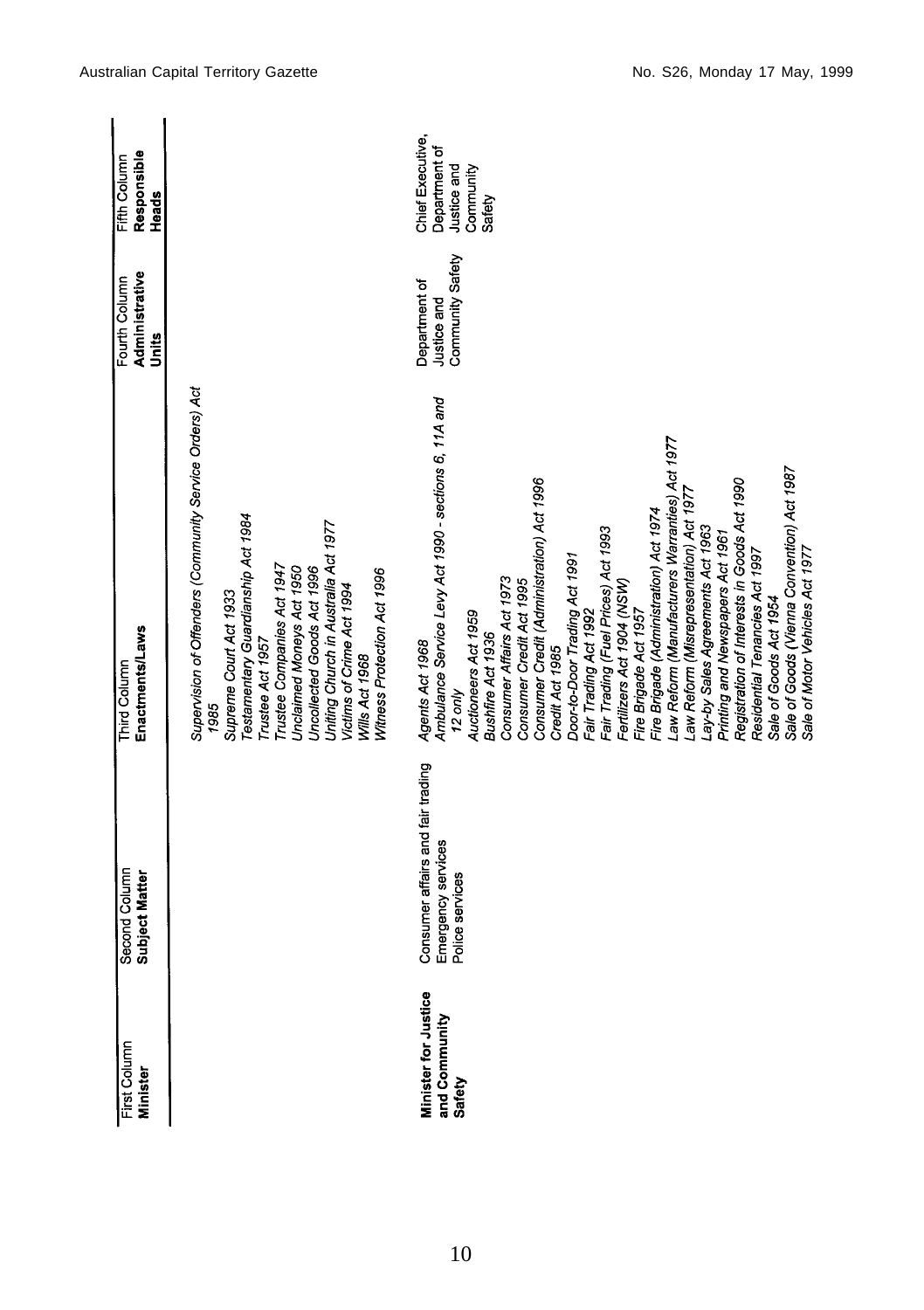| First Column<br>Minister                         | Second Column<br>Subject Matter                                                                                                                                                                                        | Enactments/Laws<br>Third Column                                                                                                                                                                                                                                                                                                                                                                                                                                                                                                                                                                                                                                                                                                                                                                                                                                                                                                                                                                                                                                                                                                                                                                                                                       | Administrative<br>Fourth Column<br>Units      | Responsible<br>Fifth Column<br>Heads                              |
|--------------------------------------------------|------------------------------------------------------------------------------------------------------------------------------------------------------------------------------------------------------------------------|-------------------------------------------------------------------------------------------------------------------------------------------------------------------------------------------------------------------------------------------------------------------------------------------------------------------------------------------------------------------------------------------------------------------------------------------------------------------------------------------------------------------------------------------------------------------------------------------------------------------------------------------------------------------------------------------------------------------------------------------------------------------------------------------------------------------------------------------------------------------------------------------------------------------------------------------------------------------------------------------------------------------------------------------------------------------------------------------------------------------------------------------------------------------------------------------------------------------------------------------------------|-----------------------------------------------|-------------------------------------------------------------------|
|                                                  |                                                                                                                                                                                                                        | Trade Measurement (Administration) Act 1991<br>Trade Measurement Act 1991<br>Tenancy Tribunal Act 1994<br>Trading Stamps Act 1972                                                                                                                                                                                                                                                                                                                                                                                                                                                                                                                                                                                                                                                                                                                                                                                                                                                                                                                                                                                                                                                                                                                     |                                               |                                                                   |
| and Community Care<br><b>Minister for Health</b> | ith and community care policy<br>and community health services<br>and population health services<br>Health and community care point<br>Planning and purchasing acute<br>Hospital services<br>Community health services | Drugs of Dependence Act 1989 - except sections 123 and<br>Fees and Charges (Validation) Act 1997 - except sections<br>Health Regulation (Maternal Health Information) Act 1998<br>Insane Persons and Inebriates (Committal and Detention)<br>Dental Technicians and Dental Prosthetists Registration<br>Community and Health Services Complaints Act 1993<br>Health and Community Care Services (Consequential<br>Intoxicated Persons (Care and Protection) Act 1994<br>Blood Donation (Transmittable Diseases) Act 1985<br>Epidemiological Studies (Confidentiality) Act 1992<br>Health Professions Boards (Procedures) Act 1981<br>Health Professions Boards (Elections) Act 1980<br>Health and Community Care Services Act 1996<br>Health Records (Privacy and Access) Act 1997<br>Cemeteries Act 1933 - sub-section 16(b)<br>Chiropractors and Osteopaths Act 1983<br>Hawkers Act 1936 - section 8A only<br>Medical Services (Fees) Act 1984<br>Medical Practitioners Act 1930<br>Disability Services Act 1991<br>Health Promotion Act 1995<br>Inebriates Act 1900 (NSW)<br>Provisions) Act 1996<br>Inebriates Act 1938<br>Dentists Act 1931<br>Health Act 1993<br>Food Act 1992<br>6, 7, 8 and 9<br>Meat Act 1931<br>Act 1988<br>Act 1936<br>140 | Community Care<br>Department of<br>Health and | Community Care<br>Chief Executive,<br>Department of<br>Health and |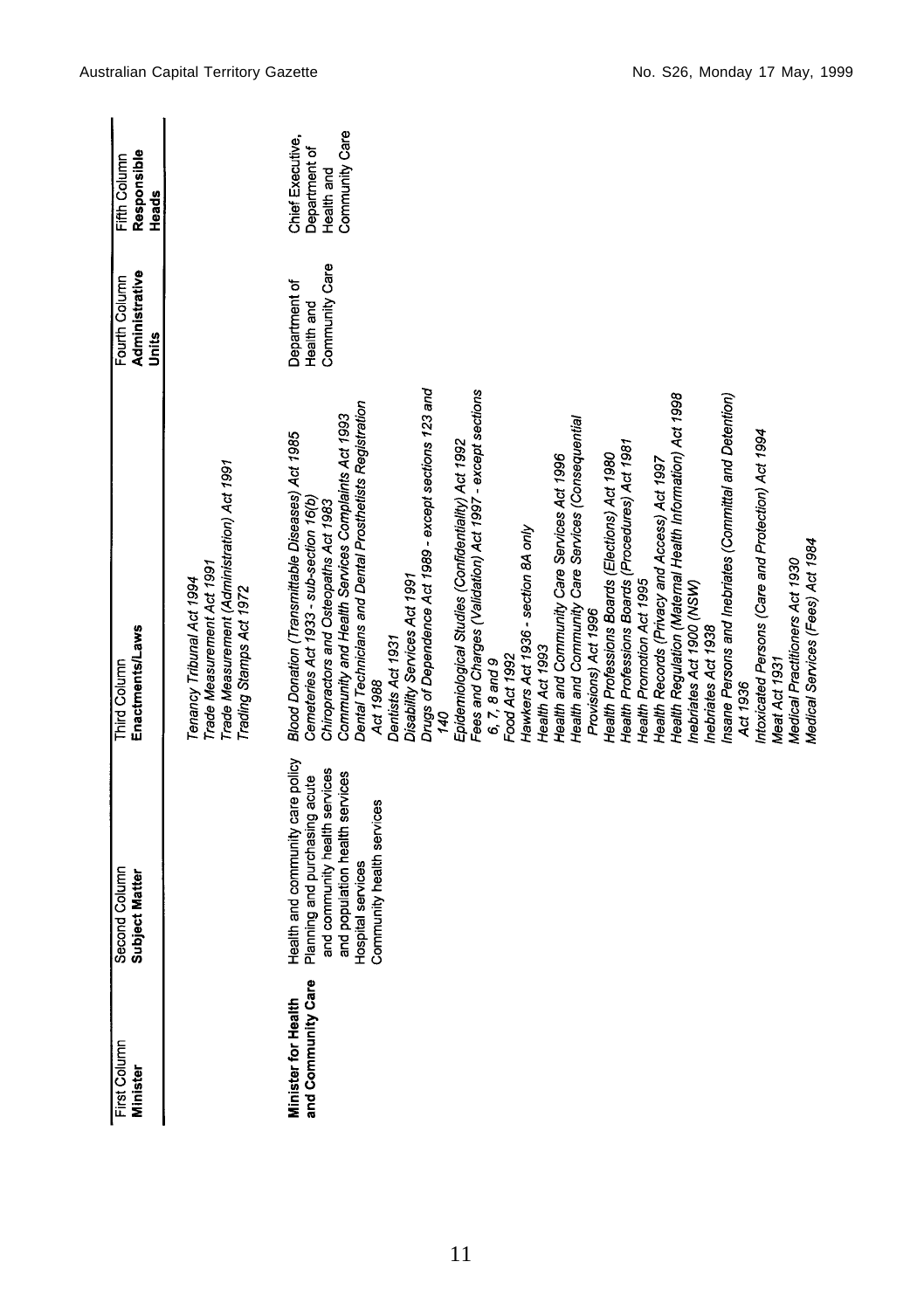| First Column<br>Minister       | Second Column<br><b>Subject Matter</b>                                                                                                                                                                                                                                                                                                       | Enactments/Laws<br>Third Column                                                                                                                                                                                                                                                                                                                                                                                                                                                                                                                                                                                                                                                                                                                                                                                                     | Administrative<br>Fourth Column<br>Units | Responsible<br>Fifth Column<br>Heads                       |
|--------------------------------|----------------------------------------------------------------------------------------------------------------------------------------------------------------------------------------------------------------------------------------------------------------------------------------------------------------------------------------------|-------------------------------------------------------------------------------------------------------------------------------------------------------------------------------------------------------------------------------------------------------------------------------------------------------------------------------------------------------------------------------------------------------------------------------------------------------------------------------------------------------------------------------------------------------------------------------------------------------------------------------------------------------------------------------------------------------------------------------------------------------------------------------------------------------------------------------------|------------------------------------------|------------------------------------------------------------|
|                                |                                                                                                                                                                                                                                                                                                                                              | Mental Health (Treatment and Care) Act 1994 - except all<br>of Part III, Part VIII, Part IX and sections 141, 142 and<br>Smoke-free Areas (Enclosed Public Places) Act 1994<br>Public Health (Miscellaneous Provisions) Act 1997<br>Tobacco Products (Health Warnings) Act 1986<br>Public Health (Prohibited Drugs) Act 1957<br>Sexually Transmitted Diseases Act 1956<br>Transplantation and Anatomy Act 1978<br>Skin Penetration Procedures Act 1994<br>Veterinary Surgeons Act 1965<br>Poisons and Drugs Act 1978<br>Physiotherapists Act 1977<br>Mental Health Act 1962<br>Psychologists Act 1994<br>Optometrists Act 1956<br>Public Health Act 1997<br>Tuberculosis Act 1950<br>Podiatrists Act 1994<br>Pharmacy Act 1931<br>Radiation Act 1983<br>Tobacco Act 1927<br>Poisons Act 1933<br>Nurses Act 1988<br>143 of Part XIII |                                          |                                                            |
| Minister for Urban<br>Services | Government purchasing services<br>Electricity industry and regulation<br>Environment management and<br>Housing assistance services<br>Road and transport services<br>Construction industry policy<br>Parks and forest services<br>Private sector employment<br>Public utilities purchasing<br>Municipal services<br>inspectorate<br>services | Management) Act 1988 (Cmlth) - sections 16, 19, 25, 29<br>Cemeteries Act 1933 - except sub-section 16(b)<br>Australian Capital Territory (Planning and Land<br>Animal Nuisance Control Act 1975<br>Building and Services Act 1924<br>Animal Diseases Act 1993<br>Animal Welfare Act 1992<br>Clinical Waste Act 1990<br>Annual Leave Act 1973<br>Architects Act 1959<br>Building Act 1972<br>and Part X                                                                                                                                                                                                                                                                                                                                                                                                                              | <b>Urban Services</b><br>Department of   | Chief Executive,<br><b>Urban Services</b><br>Department of |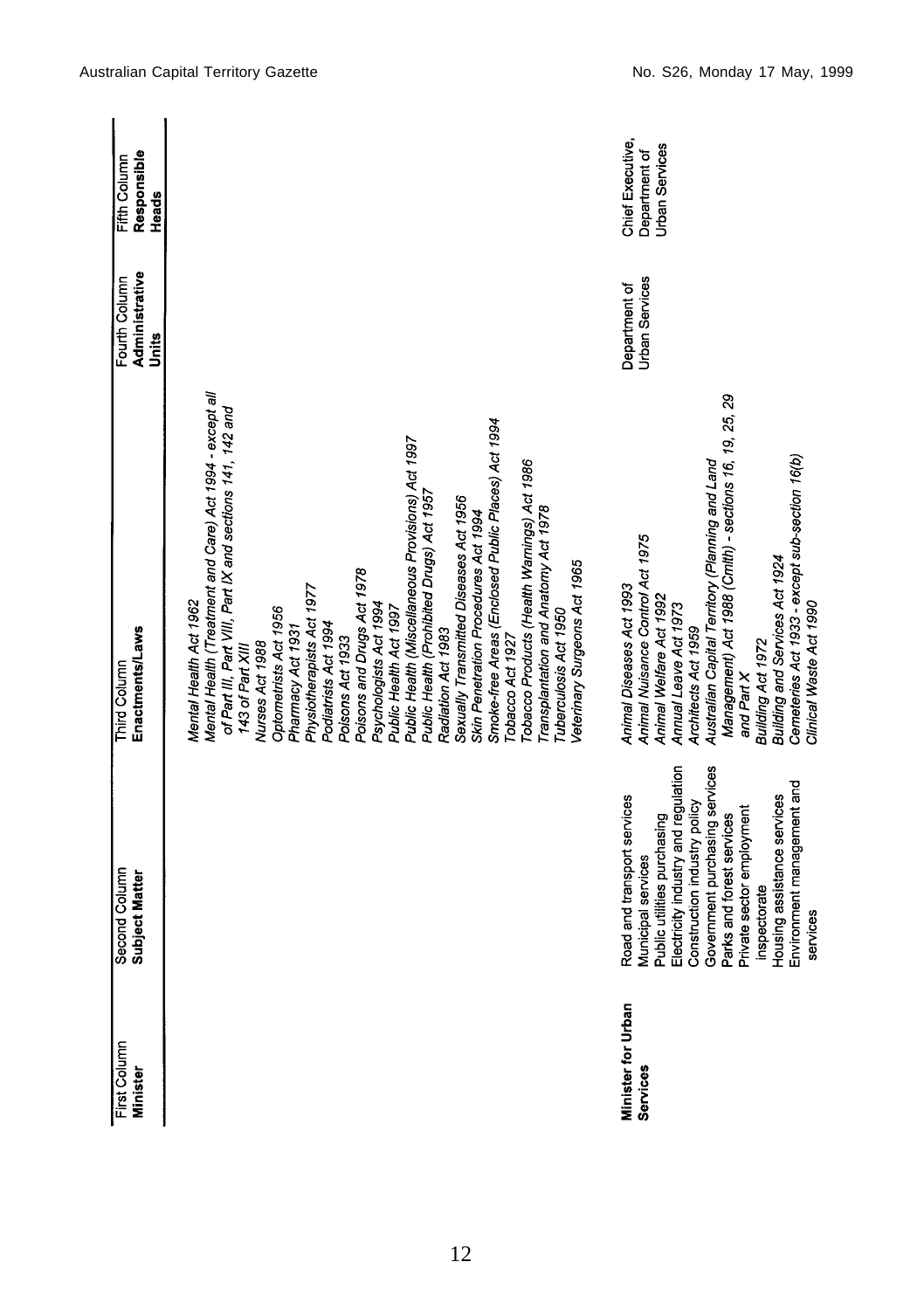| First Column<br>Minister | Second Column<br>Subject Matter                              | Enactments/Laws<br>Third Column                                                                                                                                                                                                                                                | Administrative<br>Fourth Column<br>Units | Responsible<br>Fifth Column<br>Heads |
|--------------------------|--------------------------------------------------------------|--------------------------------------------------------------------------------------------------------------------------------------------------------------------------------------------------------------------------------------------------------------------------------|------------------------------------------|--------------------------------------|
|                          | Heritage services<br>Building services<br>Territory planning | Commissioner for the Environment Act 1993<br>Common Boundaries Act 1981<br>Collections Act 1959                                                                                                                                                                                |                                          |                                      |
|                          |                                                              | Construction Practitioners Registration Act 1998<br>Cotter River Act 1914<br>Cremation Act 1966                                                                                                                                                                                |                                          |                                      |
|                          |                                                              | Dangerous Goods Act 1975 (NSW)<br>Dangerous Goods Act 1984<br>Dog Control Act 1975<br>Districts Act 1966                                                                                                                                                                       |                                          |                                      |
|                          |                                                              | Electricity (National Scheme) Act 1997<br>Electricity Supply Act 1997<br>Electricity Act 1971                                                                                                                                                                                  |                                          |                                      |
|                          |                                                              | Electricity Supply (Consequential and Transitional<br>Provisions) Act 1997                                                                                                                                                                                                     |                                          |                                      |
|                          |                                                              | Energy Efficiency Ratings (Sale of Premises) Act 1997<br>Energy and Water Act 1988 except Parts I and VII<br>Enclosed Lands Protection Act 1943<br>Environment Protection Act 1997                                                                                             |                                          |                                      |
|                          |                                                              | Environment Protection (Consequential Provisions) Act<br>Essential Services (Continuity of Supply) Act 1992<br>1997                                                                                                                                                            |                                          |                                      |
|                          |                                                              | 7, 8<br>Fees and Charges (Validation) Act 1997 - sections 6,<br>Fuels Control Act 1979<br>Fishing Act 1967<br>and 9 only                                                                                                                                                       |                                          |                                      |
|                          |                                                              | Hawkers Act 1936 - except section 8A<br>Gas Pipeline Access Act 1998<br>Heritage Objects Act 1991<br>Gas Supply Act 1998<br>Holidays Act 1958                                                                                                                                  |                                          |                                      |
|                          |                                                              | and (Planning and Environment) Act 1991 - except<br>Interstate Road Transport Charge Act 1985 (Cmlth)<br>Land Acquisition (Northbourne Oval) Act 1996<br>Interstate Road Transport Act 1985 (Cmlth)<br>Housing Assistance Act 1987<br>Division 4A of Part VI<br>Lakes Act 1976 |                                          |                                      |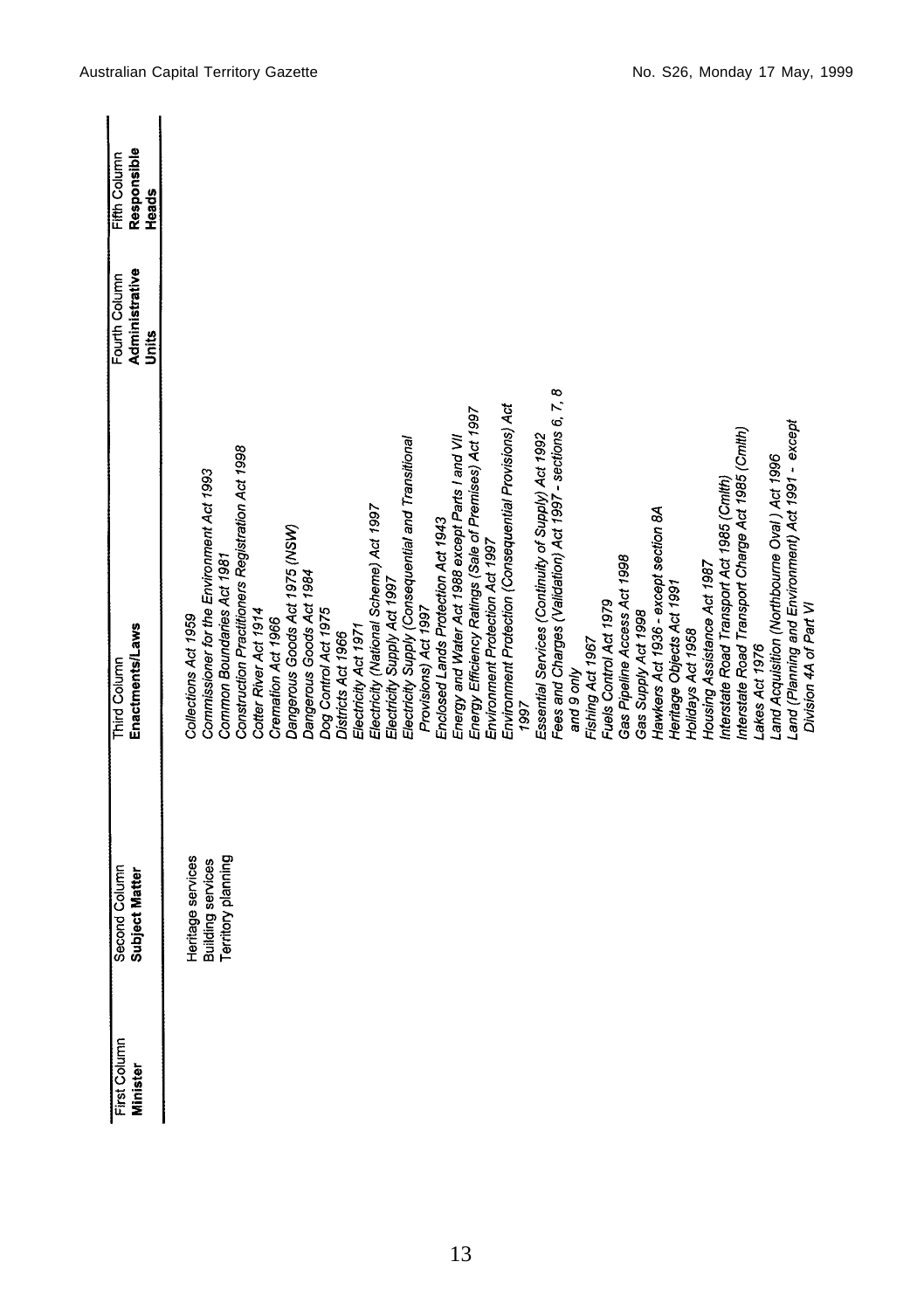| First Column<br>Minister | Second Column<br>Subject Matter | Enactments/Laws<br>Third Column                                     | Administrative<br>Fourth Column | Responsible<br>Fifth Column |
|--------------------------|---------------------------------|---------------------------------------------------------------------|---------------------------------|-----------------------------|
|                          |                                 |                                                                     | Units                           | Heads                       |
|                          |                                 | ands Acquisition Act 1994                                           |                                 |                             |
|                          |                                 | Litter Act 1977                                                     |                                 |                             |
|                          |                                 | Long Service Leave Act 1976                                         |                                 |                             |
|                          |                                 | Long Service Leave (Building and Construction Industry)<br>Act 1981 |                                 |                             |
|                          |                                 | Machinery Act 1949                                                  |                                 |                             |
|                          |                                 | Milk Authority Act 1971 - section 5 of Part I, Part III, Part IV    |                                 |                             |
|                          |                                 | and section 54 of Part V only                                       |                                 |                             |
|                          |                                 | Motor Omnibus Services Act 1955                                     |                                 |                             |
|                          |                                 | Motor Traffic Act 1936                                              |                                 |                             |
|                          |                                 | Motor Traffic (Alcohol and Drugs) Act 1977                          |                                 |                             |
|                          |                                 | Motor Vehicles (Dimensions and Mass) Act 1990                       |                                 |                             |
|                          |                                 | Motor Vehicle Standards Act 1989 (Cmlth)                            |                                 |                             |
|                          |                                 | NRMA - ACT Road Safety Trust Act 1992                               |                                 |                             |
|                          |                                 | National Environment Protection Council Act 1994                    |                                 |                             |
|                          |                                 | Nature Conservation Act 1980                                        |                                 |                             |
|                          |                                 | Nudity Act 1976                                                     |                                 |                             |
|                          |                                 | Occupational Health and Safety Act 1989                             |                                 |                             |
|                          |                                 | Parental Leave (Private Sector Employees) Act 1992                  |                                 |                             |
|                          |                                 | Plant Diseases Act 1934                                             |                                 |                             |
|                          |                                 | Plumbers, Drainers and Gasfitters Board Act 1982                    |                                 |                             |
|                          |                                 | Pounds Act 1928                                                     |                                 |                             |
|                          |                                 | Protection of Lands Act 1937                                        |                                 |                             |
|                          |                                 | Public Parks Act 1928                                               |                                 |                             |
|                          |                                 | Public Place Names Act 1989                                         |                                 |                             |
|                          |                                 | Public Roads Act 1902 (NSW)                                         |                                 |                             |
|                          |                                 | Recovery of Lands Act 1929                                          |                                 |                             |
|                          |                                 | Road Transport Charges (Australian Capital Territory) Act           |                                 |                             |
|                          |                                 | 1993 (Cmith)                                                        |                                 |                             |
|                          |                                 | Road Transport Reform (Dangerous Goods) Act 1995                    |                                 |                             |
|                          |                                 | (Cmlth)                                                             |                                 |                             |
|                          |                                 | Road Transport Reform (Vehicles and Traffic) Act 1993               |                                 |                             |
|                          |                                 | (Cmith)                                                             |                                 |                             |
|                          |                                 | Roads and Public Places Act 1937                                    |                                 |                             |
|                          |                                 | Scaffolding and Lifts Act 1957                                      |                                 |                             |
|                          |                                 | Standard Time and Summer Time Act 1972                              |                                 |                             |
|                          |                                 | Stock Act 1991                                                      |                                 |                             |
|                          |                                 | Surveyors Act 1967                                                  |                                 |                             |
|                          |                                 |                                                                     |                                 |                             |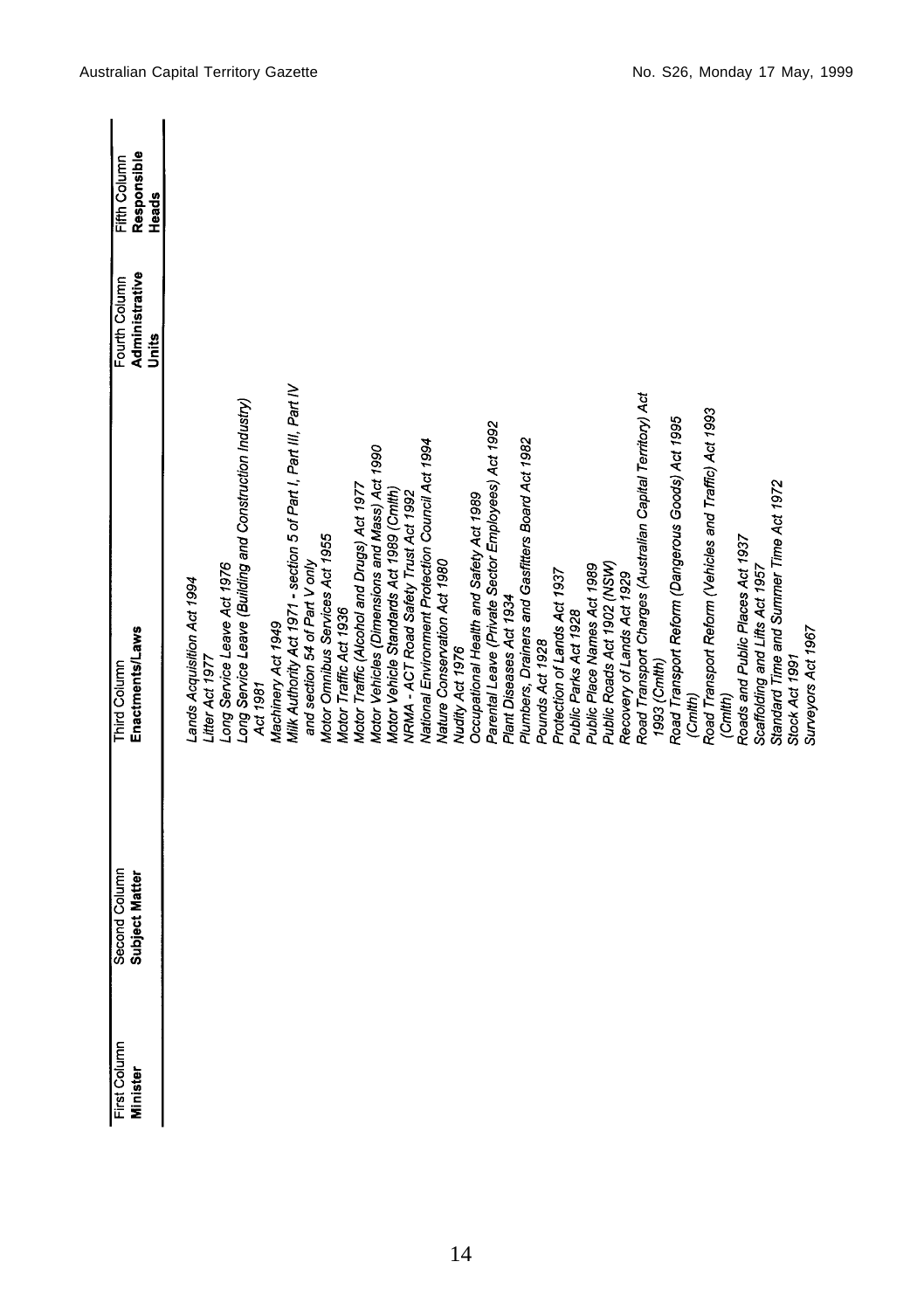| First Column<br>Minister         | Second Column<br>Subject Matter                                                                                                | Enactments/Laws<br>Third Column                                                                                                                                                                                                                                                                                                                                                                                                                                                                                                                                                                                                                                    | Administrative<br>Fourth Column<br>Units                | Responsible<br>Fifth Column<br>Heads                                        |
|----------------------------------|--------------------------------------------------------------------------------------------------------------------------------|--------------------------------------------------------------------------------------------------------------------------------------------------------------------------------------------------------------------------------------------------------------------------------------------------------------------------------------------------------------------------------------------------------------------------------------------------------------------------------------------------------------------------------------------------------------------------------------------------------------------------------------------------------------------|---------------------------------------------------------|-----------------------------------------------------------------------------|
|                                  |                                                                                                                                | Workers' Compensation Supplementation Fund Act 1980<br>Trespass on Territory Land Act 1932<br>Workers' Compensation Act 1951<br>Water Resources Act 1998<br>Unit Titles Act 1970<br>Traffic Act 1937                                                                                                                                                                                                                                                                                                                                                                                                                                                               |                                                         |                                                                             |
| <b>Minister for</b><br>Education | Education policy<br>Schooling<br>Training services<br>Family services<br>Children's and youth services<br>Sport and recreation | Education Services for Overseas Students (Registration<br>Adoption Act 1993 - except sub-sections 104(2) and<br>Children's Services Act 1986 - except Part III and<br>Board of Senior Secondary Studies Act 1997<br>Vocational Education and Training Act 1995<br>University of Canberra (Transfer) Act 1997<br>Canberra Institute of Technology Act 1987<br>Public Baths and Public Bathing Act 1956<br>University of Canberra Act 1989 (Cmlth)<br>and Regulation of Providers) Act 1994<br>Public Instruction Act 1880 (NSW)<br>Free Education Act 1906 (NSW)<br>Schools Authority Act 1976<br>Boxing Control Act 1993<br>Education Act 1937<br>Part X<br>109(2) | Department of<br>Education and<br>Community<br>Services | Chief Executive,<br>Department of<br>Education and<br>Community<br>Services |